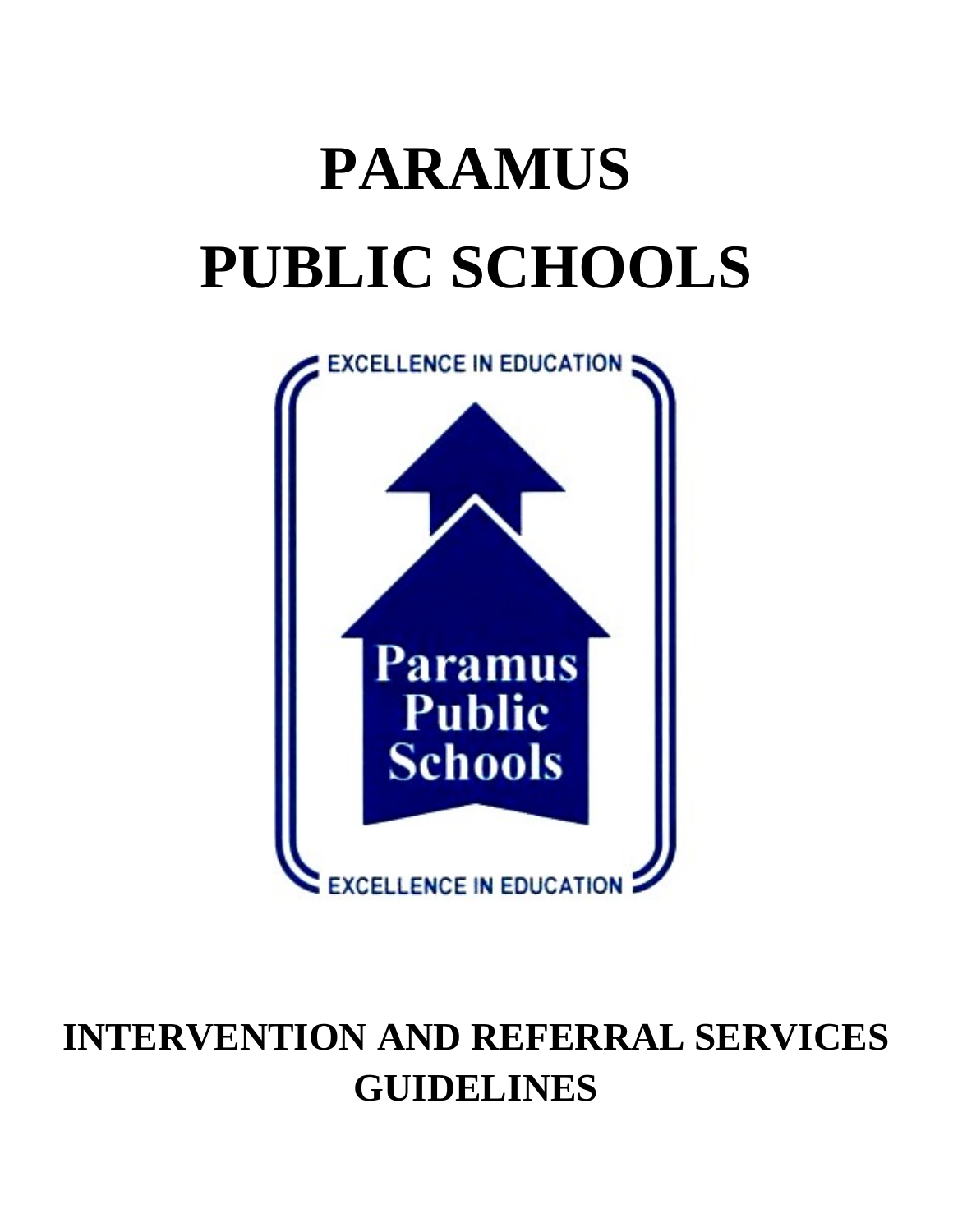# **OVERVIEW OF PROCEDURES N.J.A.C. 6A:16-8**

The Intervention Referral Services (I&RS) Team is a multidisciplinary school-based committee that assists educators to plan, deliver and monitor interventions to assist students who are experiencing learning, behavioral and/or health difficulties. Each school coordinates a system for planning and delivery of intervention and referral services designed to address the student's needs. Parents or teachers can make referrals to the I&RS Team.

The I&RS Team discusses specific concerns, the implementation of prior interventions or modifications, and ways to further help the student. The team develops an I&RS Action Plan that identifies the problem, determines objectives, outlines strategies to be implemented and sets a future date to review the effectiveness and outcome of the recommended interventions or modifications. The team provides support and guidance to school staff who identify learning, behavioral and health difficulties. Parent input is important in the process. Parents are informed of meeting, invited to participate and will receive written copies of the team's recommendations

# **PURPOSE OF INTERVENTION & REFERRAL SERVICES**

At the beginning of the school year, the Principal will inform his/her staff about the purpose of I&RS and the procedures. The purpose of I&RS is to assist teachers with strategies for educating students who are at risk because of learning, behavioral, and/or health issues.

# **PRIOR TO I&RS REFERRAL**

- Teachers should discuss concerns about the student and the implemented strategies with the Principal and the student's parents **prior to** initiating a request for assistance to I&RS.
- After discussing the student's needs with the parent and Principal and trying different strategies, the teacher should complete the I&RS Request for Assistance packet and attach a sample of the student's work.
- The forms for teachers and the school nurse to complete will be distributed by the school counselor.
- Parents are allowed access to all student records.

# **REFERRAL**

- Teacher(s) completes the Request for Assistance packet and attaches work samples. The packet is submitted to the school counselor.
- The nurse completes the Health Information form and returns it to the school counselor to be included as part of the I&RS packet.
- When the packet is complete it shall be submitted to the Principal.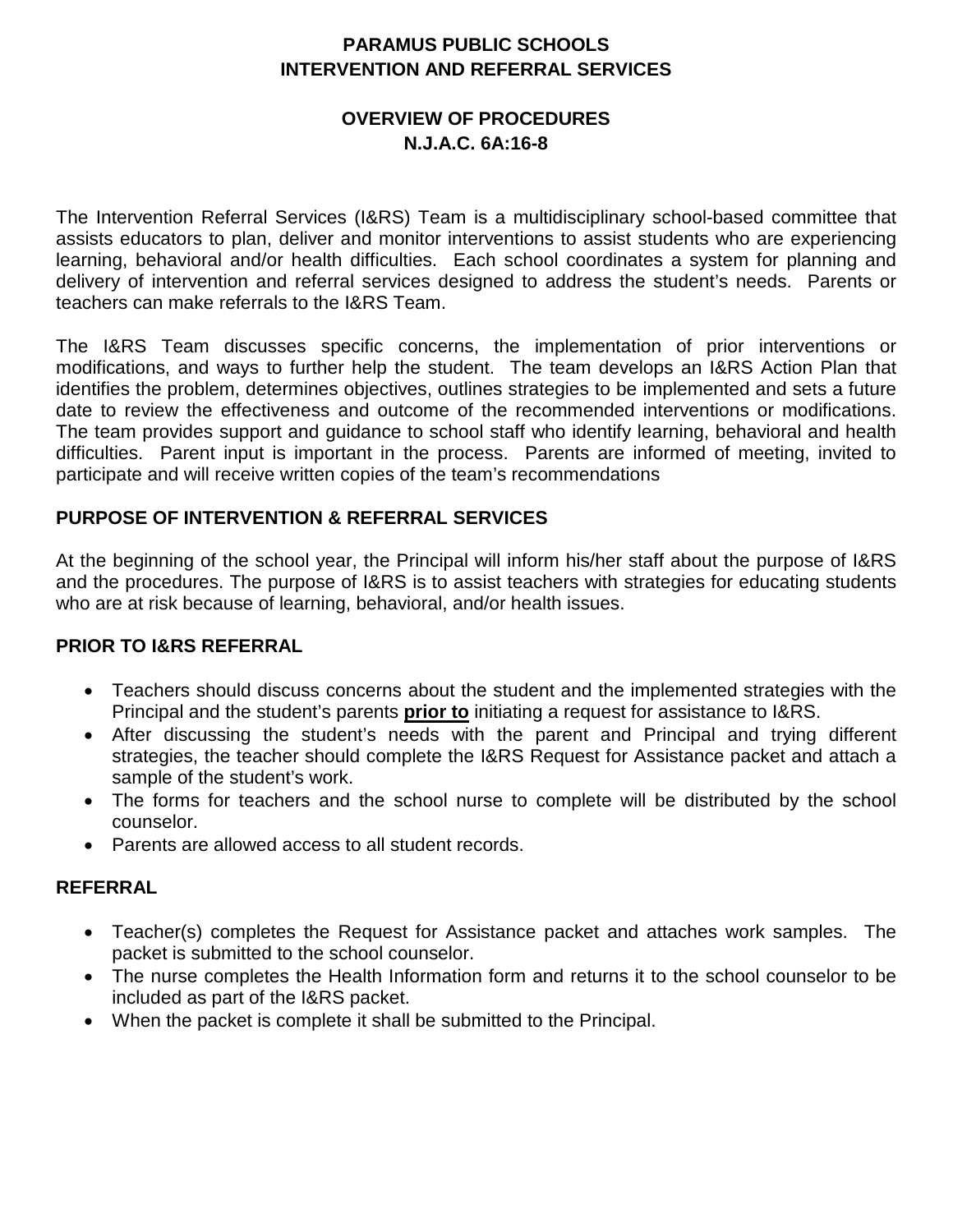# **OVERVIEW OF PROCEDURES N.J.A.C. 6A:16-8**

# **PARENT NOTIFICATION**

• Principal or school counselor sends parent(s) a letter informing them of the I&RS request and the scheduled I&RS meeting date and time.

# **I&RS MEETING**

- Develop I&RS Action Plan and schedule the follow-up meeting.
- School Counselor sends parent(s) a copy of the plan.
- School Counselor sends teacher(s) a copy of the plan.
- School Counselor serves as Case Coordinator.

# **FOLLOW-UP MEETINGS**

- Team members reports about effectiveness of interventions.
- Determine need for new or changed interventions.
- In the event that a child study team (CST) referral may be proposed the Principal will forward the packet to the Director of Special Education.
- School Counselor sends parent(s) a copy of the determinations.
- School Counselor sends teacher(s) a copy of the determinations.

# **END OF SCHOOL YEAR**

- Resolution is made regarding each I&RS case.
- End of the year summary report is completed and forwarded to the Principal.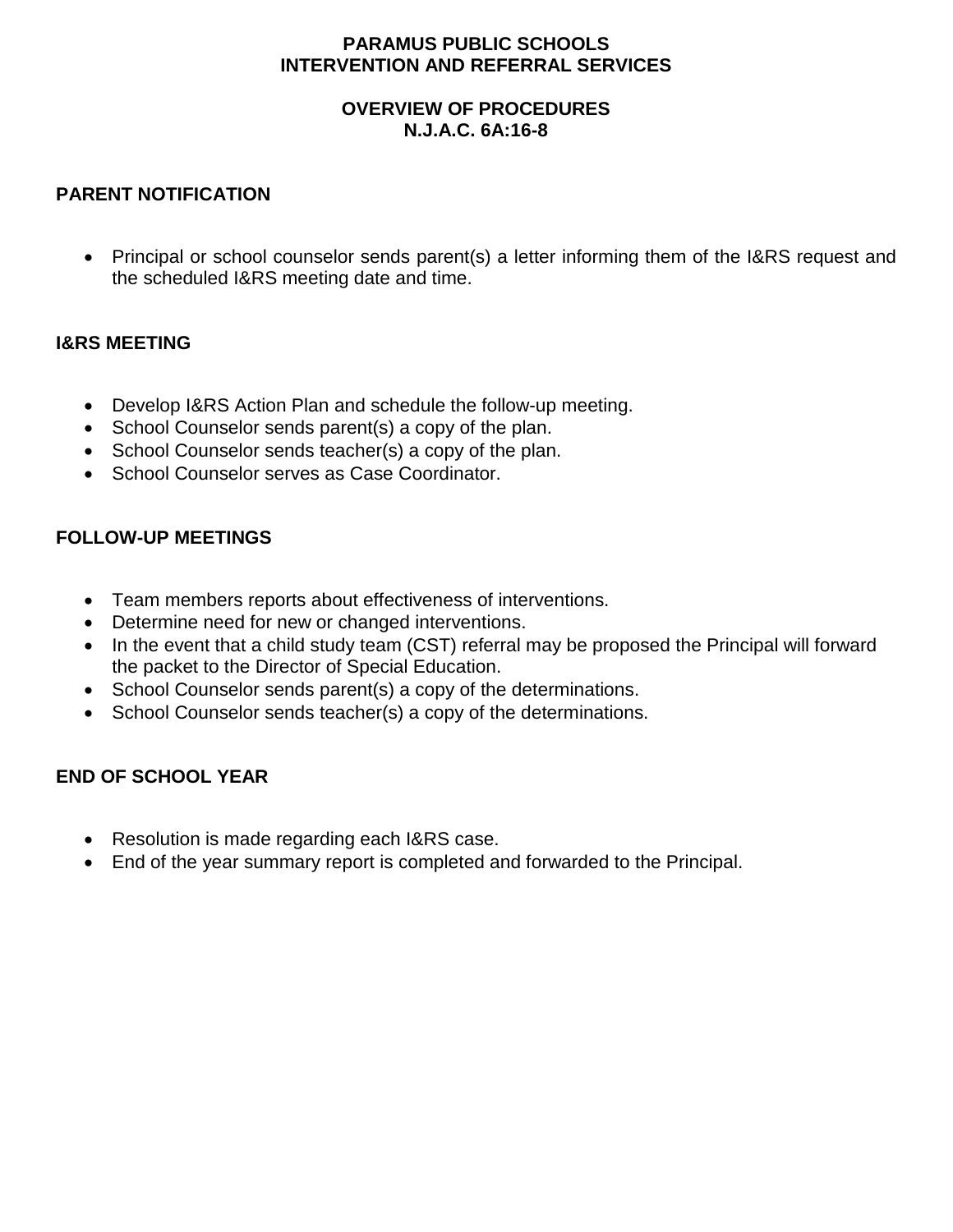# **PARENT INFORMATION**

# **WHAT IS THE INTERVENTION AND REFERRAL SERVICES TEAM?**

The Intervention and Referral Services (I&RS) Team is a school-based support team which assists educators to plan and deliver interventions that accommodate the learning, behavioral and/or health difficulties of students whose needs are identified by staff or parents. Through collaboration, support, action and monitoring, they seek to resolve identified problems.

# **WHO CAN SERVE ON THE INTERVENTION AND REFERRAL SERVICES TEAM?**

In addition to the Principal, Assistant Principal, Supervisor of Guidance or designee, School Counselor, Student Assistance Specialist, the referring teacher(s) and a general education teacher, the I&RS Team may include other support staff whose different abilities and educational experiences will facilitate the development of an I&RS Action Plan that will assist your child. The support staff may include the nurse, educational specialist, psychologist, social worker, and learning disabilities teacher-consultant.

Parents or guardians are involved in the development and implementation of the I&RS Action Plan. You will be asked to provide input and you will receive a written copy of the I&RS Action Plan that is developed for your child. You will be notified of any referral plans to community-based social and health providing agencies. If these are recommended, you may be asked to provide coordinated strategies at home to assist your child.

# **WHAT WILL THE INTERVENTION AND REFERRAL SERVICES TEAM DO TO HELP?**

The members of the Intervention and Referral Services Team will obtain important information related to your child's needs. They will meet to discuss his/her areas of strengths and weaknesses and will then problem-solve and develop an I&RS Action Plan to address those areas in which he/she is experiencing difficulties in school. The I&RS Team can also coordinate services of community-based social and health providing agencies, if needed. They will review and assess the effectiveness of the interventions provided to achieve the outcomes identified in the I&RS Action Plan. The I&RS Action Plan will be modified, as appropriate, to achieve the desired outcomes. This will be done at a followup review meeting.

# **WHAT IS AN INTERVENTION AND REFERRAL SERVICES ACTION PLAN?**

The I&RS Action Plan identifies desired outcomes and details interventions (strategies, modifications or other services) that are considered to be helpful to your child and the teachers. It is a thoughtful, planned approach to modify your child's educational program and school performance. You will receive a copy of the I&RS Action Plan formulated for your child. The implementation of the I&RS Action Plan's interventions will be reviewed by the I&RS Team within time frames that are stipulated in the plan.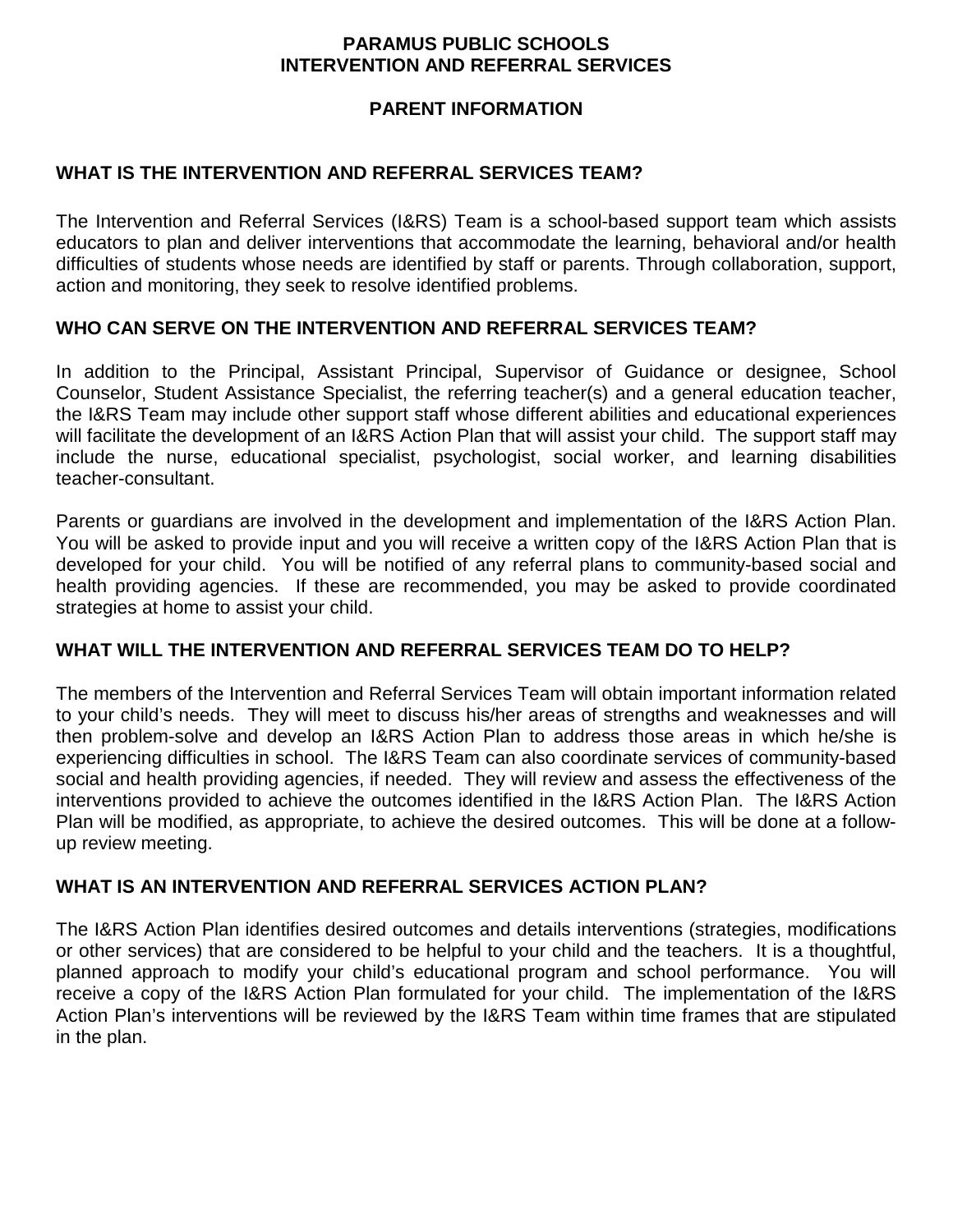# **PARAMUS PUBLIC SCHOOLS**

# **INTERVENTION AND REFERRAL SERVICES**

# **FLOWCHART**

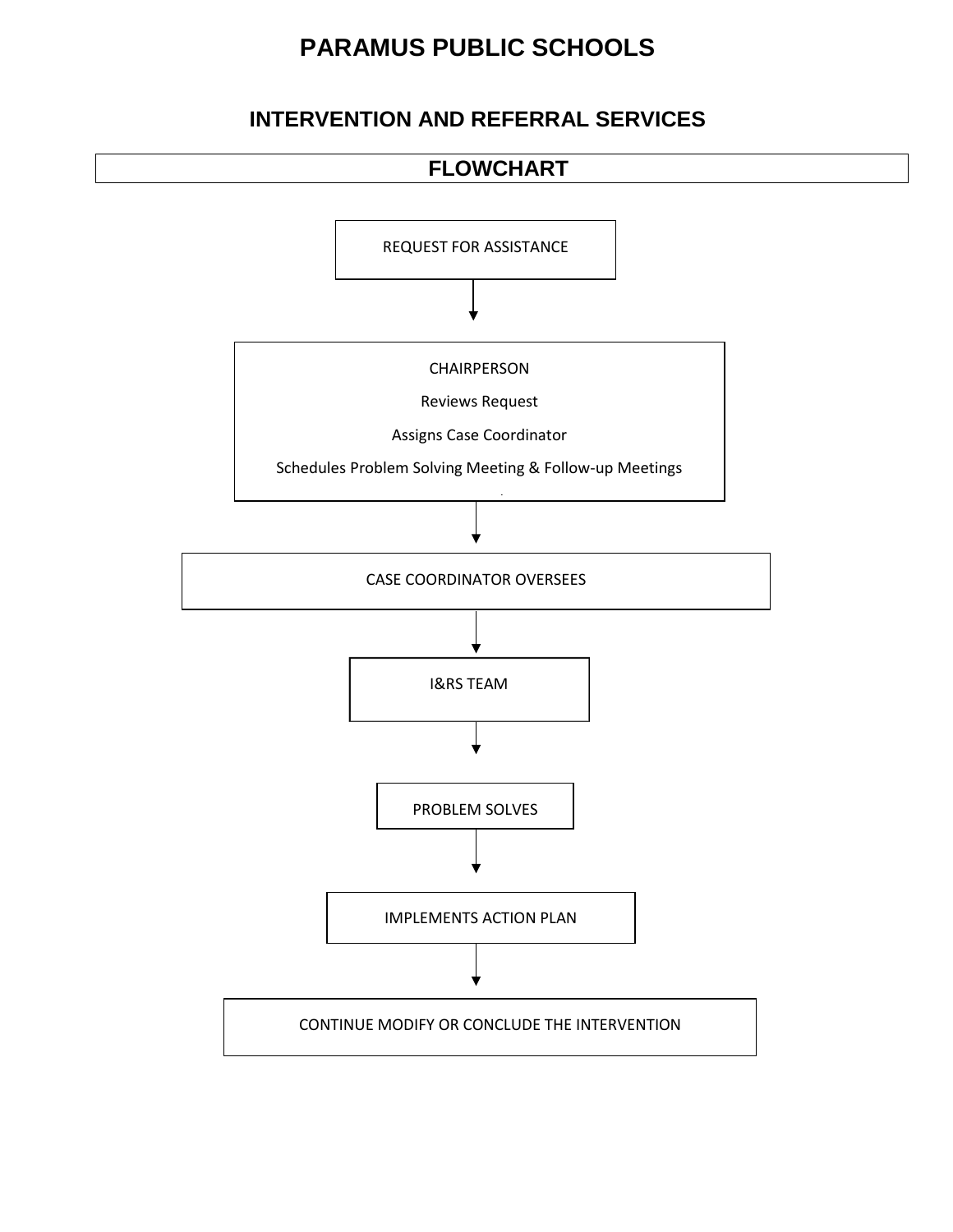#### **SAMPLE PARENT LETTER**

*(Date)*

*(Parent's name)*

*(Address)*

*(Address)*

Dear *Mr. and Mrs. Parent:*

The Intervention and Referral Services (I&RS) is a collaborative process between school personnel and families to assist students who are having difficulty in school. It is a proactive process that enables the school to address concerns that might be interfering with student achievement. Your child was recently referred to the I&RS committee.

Utilizing a team approach, we have an opportunity to provide assistance through the school's Intervention and Referral Services team. Your cooperation is most valuable to us in determining the best way to proceed to support you and your child.

A meeting has been scheduled to discuss the concerns on:

Date: \_\_\_\_\_\_\_\_\_\_ Time: \_\_\_\_\_\_\_\_\_\_

Location:

Enclosed is a brief overview of our I&RS procedures. We value your input and we look forward to working collaboratively to assist your child.

Respectfully,

*(Counselor's name)* School Counselor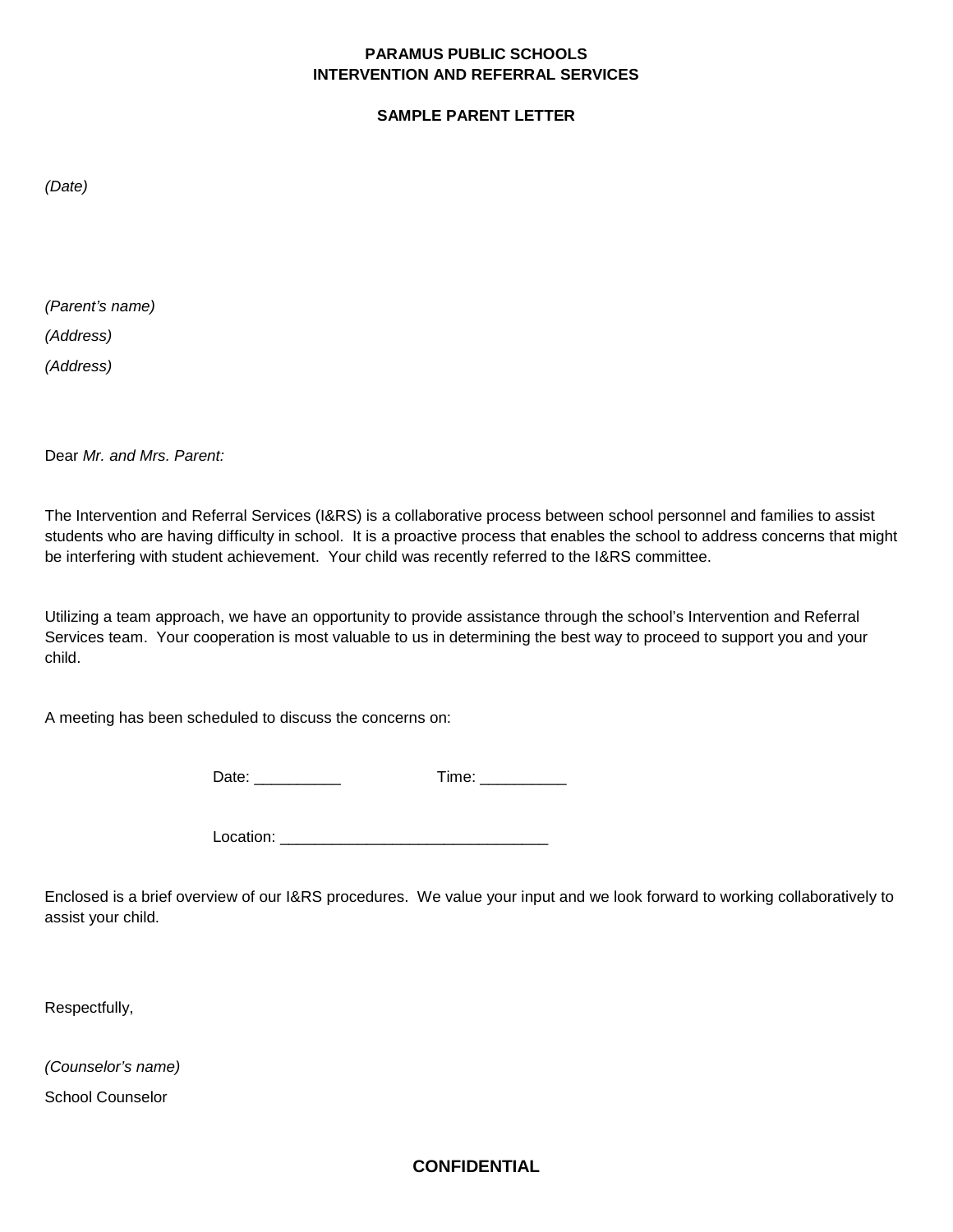#### **INITIAL REQUEST FOR ASSISTANCE FORM**

| <b>SCHOOL:</b>                                                                     | <b>SCHOOL YEAR:</b>                                                              |
|------------------------------------------------------------------------------------|----------------------------------------------------------------------------------|
| Referring Teacher: ______________________________                                  | Grade: _____<br>Date: _______________________                                    |
| School Counselor: ______________________________                                   |                                                                                  |
|                                                                                    | Reason for Request: Academic ______ Behavioral _____ Health _____ Other ________ |
|                                                                                    |                                                                                  |
|                                                                                    | <b>PRESENTING CONCERNS</b>                                                       |
| Describe what you would like the student to do that does not currently take place: |                                                                                  |
|                                                                                    |                                                                                  |
|                                                                                    |                                                                                  |
|                                                                                    |                                                                                  |
| Describe what you would like the student not to do that is currently take place:   |                                                                                  |
|                                                                                    |                                                                                  |
|                                                                                    |                                                                                  |
|                                                                                    |                                                                                  |
|                                                                                    |                                                                                  |
|                                                                                    |                                                                                  |
|                                                                                    |                                                                                  |
|                                                                                    | <b>Interventions Prior to this Request</b>                                       |
| Gave student extra attention                                                       | $\Box$ Checked cumulative folder                                                 |
| Gave student help after class/school                                               | Referred student to school counselor                                             |
| Changed student's seat                                                             | ப<br>Referred student to administrator                                           |
| Gave student special work at his/her level                                         |                                                                                  |
| Arranged individual instruction for student                                        | Spoke to parent on the phone<br>⊔                                                |
| Set up a behavior plan with student                                                |                                                                                  |
| Allowed more time for tasks                                                        |                                                                                  |
| Chunked assignments                                                                | Held conference with parent<br>u                                                 |
| Tasks broken down                                                                  |                                                                                  |
| Reduced assignments                                                                |                                                                                  |
| Modified assessments                                                               |                                                                                  |
| Spoke to student privately after class                                             |                                                                                  |
| $\Box$ Explained class rules and expectations                                      |                                                                                  |
| Explained my concerns                                                              | ᆸ                                                                                |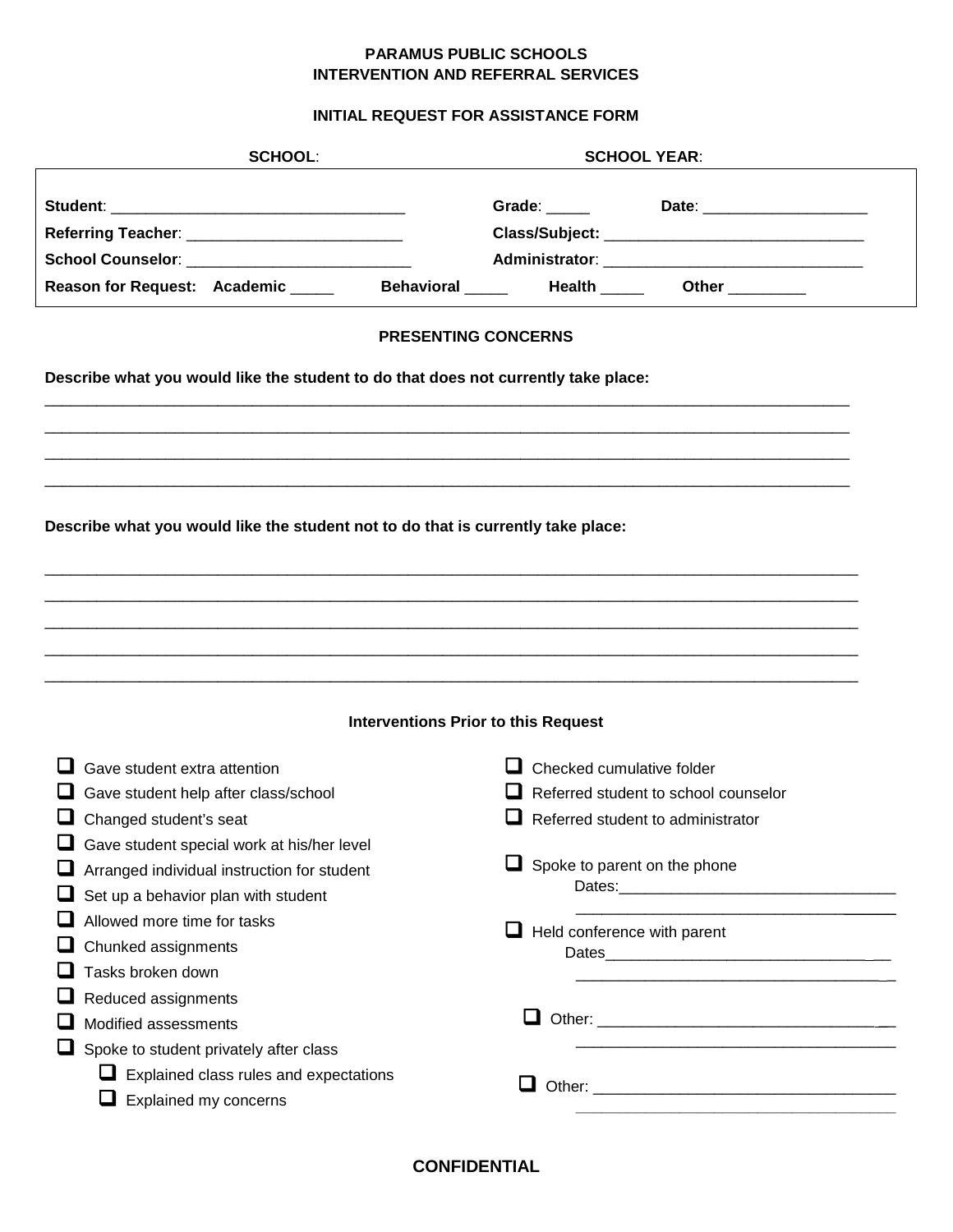#### **BEHAVIOR & ACTION CHECKLIST**

| <b>SCHOOL:</b>                                     |                       | <b>SCHOOL YEAR:</b>                              |
|----------------------------------------------------|-----------------------|--------------------------------------------------|
|                                                    |                       | Grade: _______ Date: ___________________         |
|                                                    |                       |                                                  |
| School Counselor: <u>2008 - 2008 - 2009</u>        |                       |                                                  |
|                                                    |                       |                                                  |
| <b>Class Attendance</b>                            |                       |                                                  |
| _ Frequent requests to leave class                 | ____ Frequent tardies | ____ Frequent absences                           |
| <b>Academic Performance</b>                        |                       |                                                  |
| ___ Drop in grade, lower achievement               |                       | ____ Short attention span, easily distracted     |
| Does not complete in-class assignments             |                       | ____ Does not ask for help when needed           |
| ___ Does not complete homework assignments         |                       | ___ Gives up easily                              |
| ____Cheating                                       |                       | ___ Other: _____________________________         |
| <b>Academic Interventions</b>                      |                       |                                                  |
| Gave student work at his/her level                 |                       | ____ Modified assignments/assessments            |
| ___ Changed student's seat                         |                       | Gave directions in smaller units                 |
| ____ Explained concerns/rules/expectations         |                       | _____ Chunked assignments into smaller parts     |
| After school help                                  |                       | ____ Extended time on assignments and tests      |
| <b>Disruptive Behavior</b>                         |                       |                                                  |
| ____ Attention-getting behavior, extreme negatives |                       | ____ Blaming, denying                            |
| ___ Fighting and/or sudden outbursts of anger      |                       | _____ Obscene, language gestures                 |
| Verbal abuse toward others                         |                       | ____ Hyperactivity, nervousness                  |
| ____ Violating rules                               |                       | _____ Other: ___________________________________ |
| <b>Behavior Interventions</b>                      |                       |                                                  |
| Created a behavior plan for student                |                       | Conferenced with Administrator                   |
| Conferenced with School Counselor / SAC            |                       | <b>Conferenced with Parents</b>                  |
| <b>Physical Symptoms</b>                           |                       |                                                  |
| Frequent requests to use the bathroom              |                       | Deteriorating personal appearance                |
| Unexplained, frequent physical injuries            |                       | Sleeping in class                                |
| <b>Atypical Behavior</b>                           |                       |                                                  |
| _ Change in friends, change in behavior            |                       | _Inappropriate responses                         |
| Sudden popularity                                  |                       | <b>Erratic behavior</b>                          |
| ___ Older or significantly younger social group    |                       | Constant adult contact                           |
| Sexual behavior in public                          |                       | Disorientated                                    |
| ___ Talks freely about substance abuse             |                       | Unrealistic goals                                |
| Appears depressed                                  |                       | Unexplained crying                               |
|                                                    |                       |                                                  |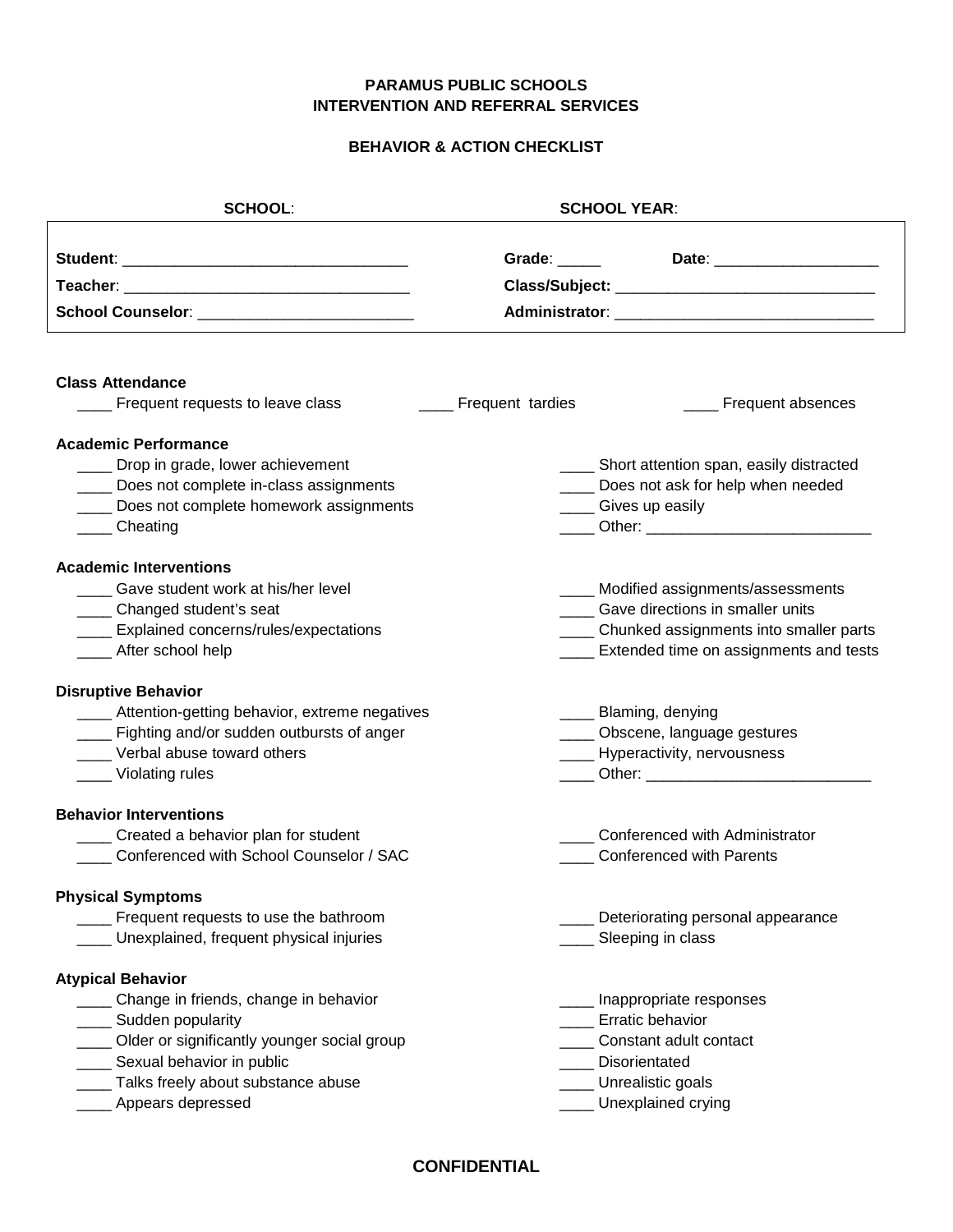**Current Academic Performance Level/Grades:** 

**Student Strengths/Assets:** 

**Student Areas for Improvement:** 

History of Parental Contact. Include Dates and Times:

**Additional Comments (positive or corrective):** 

School-Based, Specific, Descriptive, Objective and Observable Comments are Most Useful.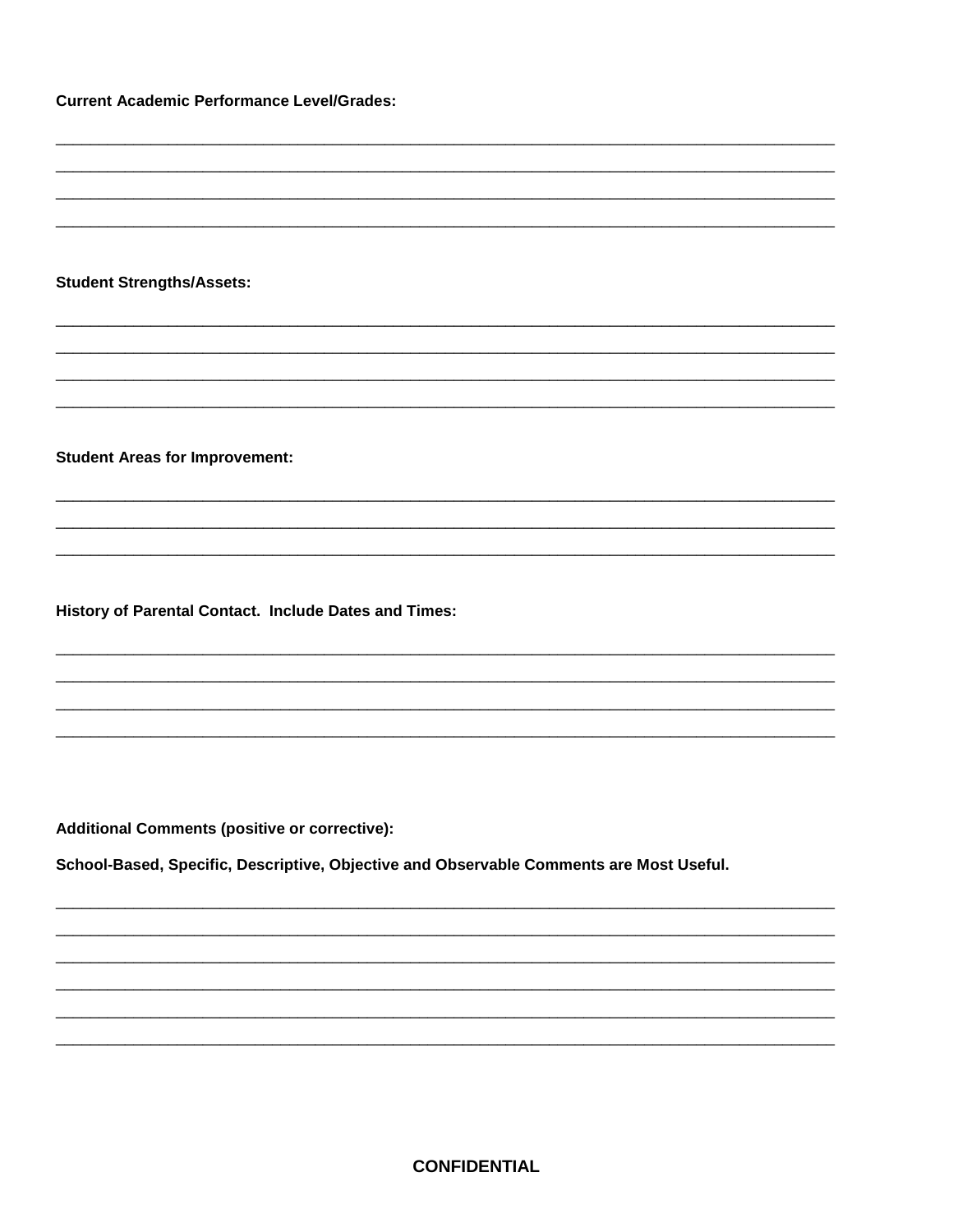#### **SCHOOL COUNSELOR FORM**

| <b>SCHOOL:</b>                                                                                                                                                            |            | <b>SCHOOL YEAR:</b>                                |                              |    |
|---------------------------------------------------------------------------------------------------------------------------------------------------------------------------|------------|----------------------------------------------------|------------------------------|----|
| School Counselor: ___________________________                                                                                                                             |            |                                                    | Date: ______________________ |    |
| Has this student been discussed at I&RS before?<br>If yes, attach previous documents/data/interventions.                                                                  | $\Box$ Yes | No If yes, in what year? ______                    |                              |    |
| Pertinent Background Information (i.e. new student, recent loss, declassified, etc.):                                                                                     |            |                                                    |                              |    |
| Has any type of educational testing or other relevant assessment been conducted?<br>If yes, please comment.                                                               |            |                                                    | Yes $\Box$                   | No |
| Please provide information on the purposes and outcomes of parent contacts regarding this student.                                                                        |            |                                                    |                              |    |
| Additional information you think would be helpful in the I&RS team's assessment of the student, including skills,<br>positive characteristics and environmental supports. |            |                                                    |                              |    |
| <b>Supporting Information Attached:</b><br>$\Box$ Progress Report<br>$\Box$ Report Card<br>Attendance Report<br><b>Test Data</b><br><b>Discipline Referrals</b>           |            | Other (please specify):<br>Other (please specify): |                              |    |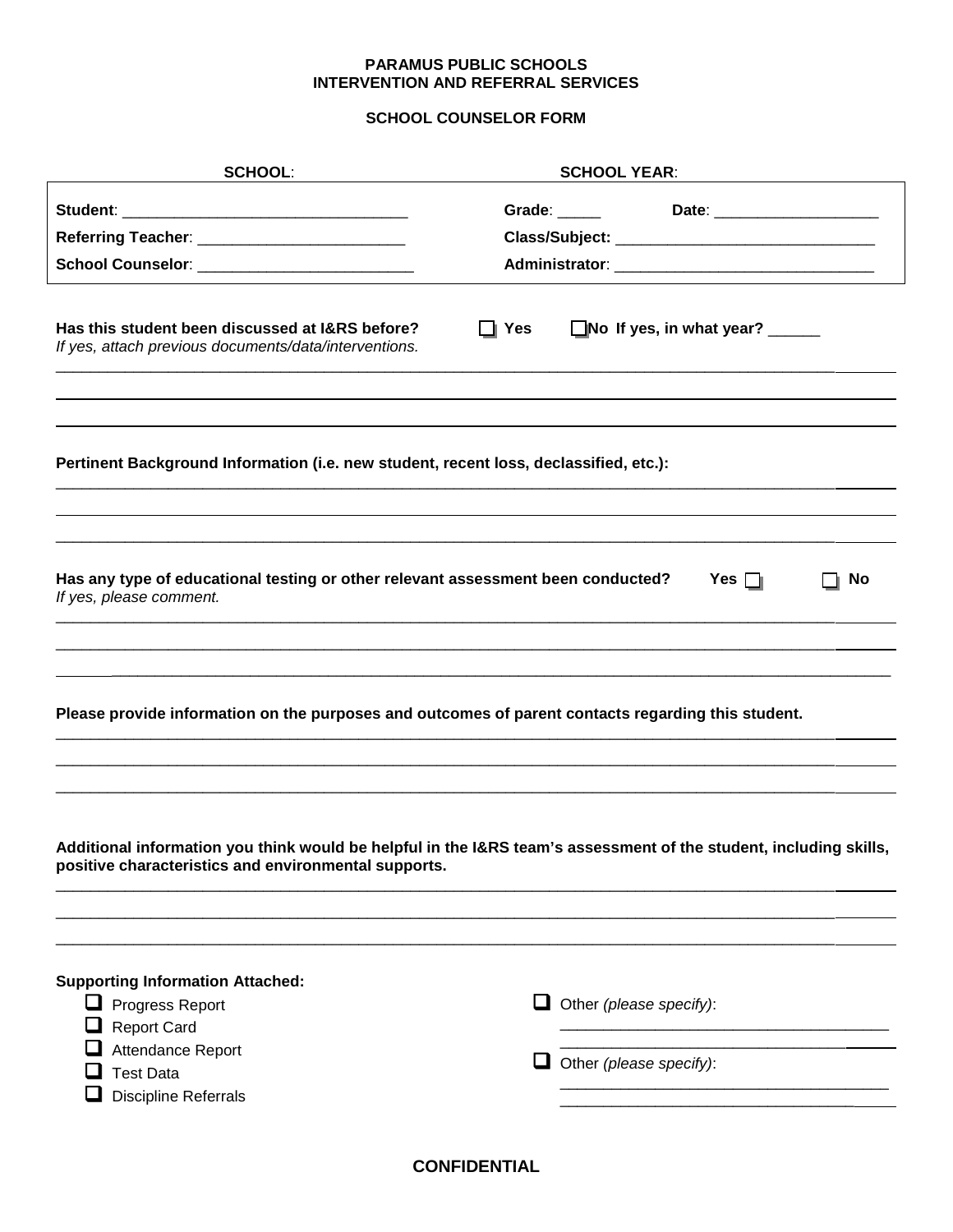#### **HEALTH HISTORY FORM**

| <b>SCHOOL:</b>                                                                                               |               | <b>SCHOOL YEAR:</b>                                      |                               |                      |
|--------------------------------------------------------------------------------------------------------------|---------------|----------------------------------------------------------|-------------------------------|----------------------|
|                                                                                                              | Grade: ______ |                                                          | Date: _______________________ |                      |
|                                                                                                              |               | Administrator: ___________________________________       |                               |                      |
|                                                                                                              |               |                                                          |                               |                      |
| Weight: ____________<br>Height: ____________                                                                 |               | Vision: $\frac{1}{\sqrt{1-\frac{1}{2}}\cdot\frac{1}{2}}$ |                               | Hearing: ___________ |
| Any medical or other condition that may interfere with the student's ability to perform in school?           |               |                                                          |                               |                      |
| If yes, please describe the condition and possible implications.                                             |               |                                                          | Yes                           | <b>No</b>            |
| Are you aware of any medical interventions or medications the student is taking?<br>If yes, please describe. |               |                                                          | $\Box$   Yes                  | <b>No</b>            |
| <b>Frequent visits to nurse?</b><br>$\Box$ Yes<br>$\Box$ l No<br>Please include number of times and reasons. |               |                                                          |                               |                      |
| <b>Additional Comments:</b>                                                                                  |               |                                                          |                               |                      |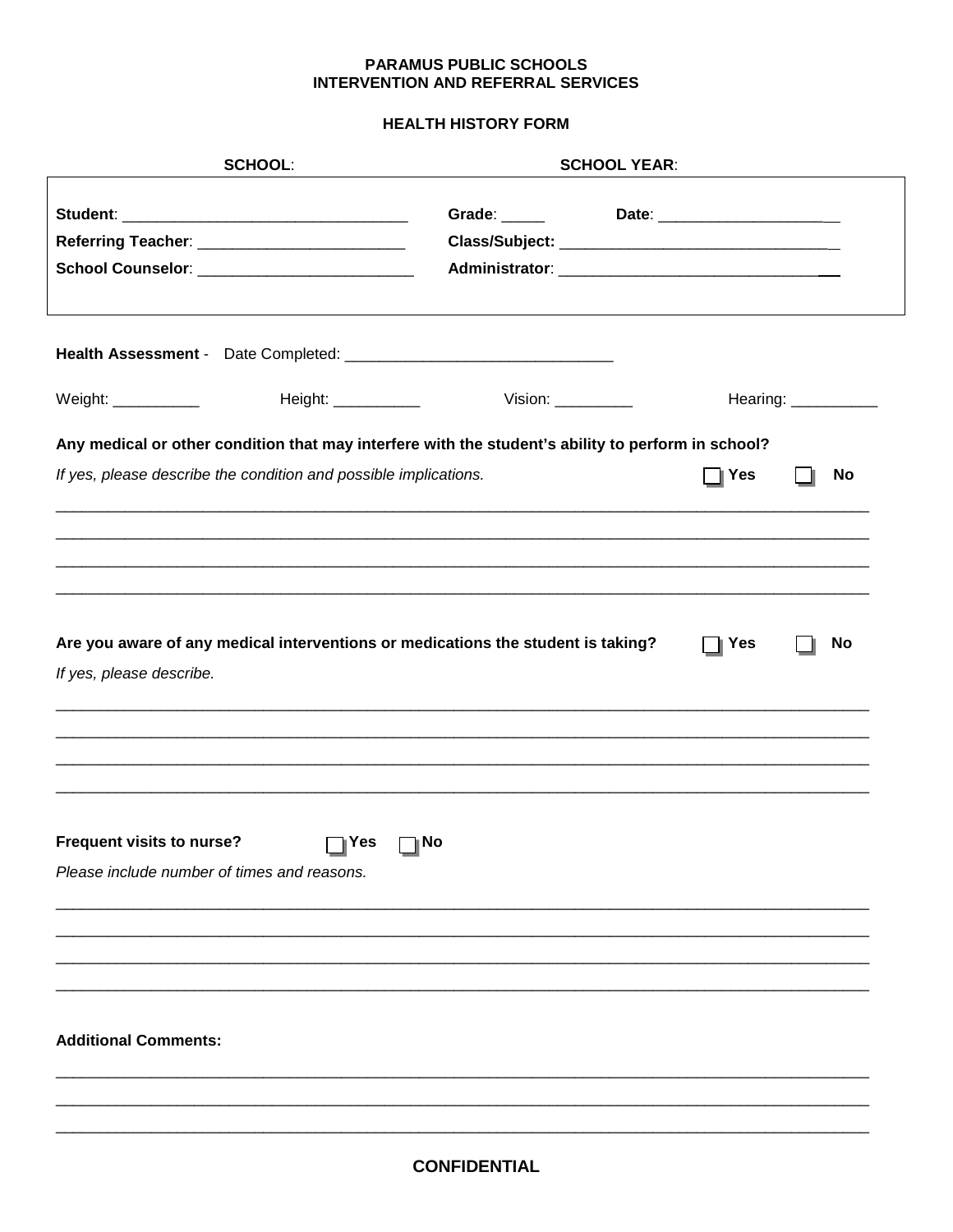#### **ADMINISTRATIVE SUMMARY FORM**

| <b>SCHOOL:</b>                                                                                                                                                                        | <b>SCHOOL YEAR:</b>                       |                        |
|---------------------------------------------------------------------------------------------------------------------------------------------------------------------------------------|-------------------------------------------|------------------------|
| School Counselor: ___________________________                                                                                                                                         | Grade: _______ Date: ____________________ |                        |
| What has been your involvement with this student?                                                                                                                                     |                                           |                        |
| Number of disciplinary referrals to date: __________<br>If there is a history in previous years, please attach data.<br>Number of parent contact regarding behavior issues: _________ |                                           |                        |
| Does this student have a behavioral plan? If yes, please attach.<br>Does this student have an attendance plan? If yes, please attach.                                                 | Yes<br>Yes                                | <b>No</b><br><b>No</b> |

**Please check any of the following disciplinary actions assigned to the student and the amount of times.** *Attach discipline record, if applicable.*

|                                  | <b>Times Given</b> | Reasons |
|----------------------------------|--------------------|---------|
| Conferences                      |                    |         |
| $\Box$ Referral for Counseling   |                    |         |
| $\Box$ Verbal Reprimand          |                    |         |
| Detention                        |                    |         |
| $\Box$ Exclusion from Activities |                    |         |
| In-School Suspension             |                    |         |
| Out-of-School Suspension         |                    |         |

#### **Additional Comments:**

\_\_\_\_\_\_\_\_\_\_\_\_\_\_\_\_\_\_\_\_\_\_\_\_\_\_\_\_\_\_\_\_\_\_\_\_\_\_\_\_\_\_\_\_\_\_\_\_\_\_\_\_\_\_\_\_\_\_\_\_\_\_\_\_\_\_\_\_\_\_\_\_\_\_\_\_\_\_\_\_\_\_\_\_\_\_\_\_\_\_\_ \_\_\_\_\_\_\_\_\_\_\_\_\_\_\_\_\_\_\_\_\_\_\_\_\_\_\_\_\_\_\_\_\_\_\_\_\_\_\_\_\_\_\_\_\_\_\_\_\_\_\_\_\_\_\_\_\_\_\_\_\_\_\_\_\_\_\_\_\_\_\_\_\_\_\_\_\_\_\_\_\_\_\_\_\_\_\_\_\_\_\_ \_\_\_\_\_\_\_\_\_\_\_\_\_\_\_\_\_\_\_\_\_\_\_\_\_\_\_\_\_\_\_\_\_\_\_\_\_\_\_\_\_\_\_\_\_\_\_\_\_\_\_\_\_\_\_\_\_\_\_\_\_\_\_\_\_\_\_\_\_\_\_\_\_\_\_\_\_\_\_\_\_\_\_\_\_\_\_\_\_\_\_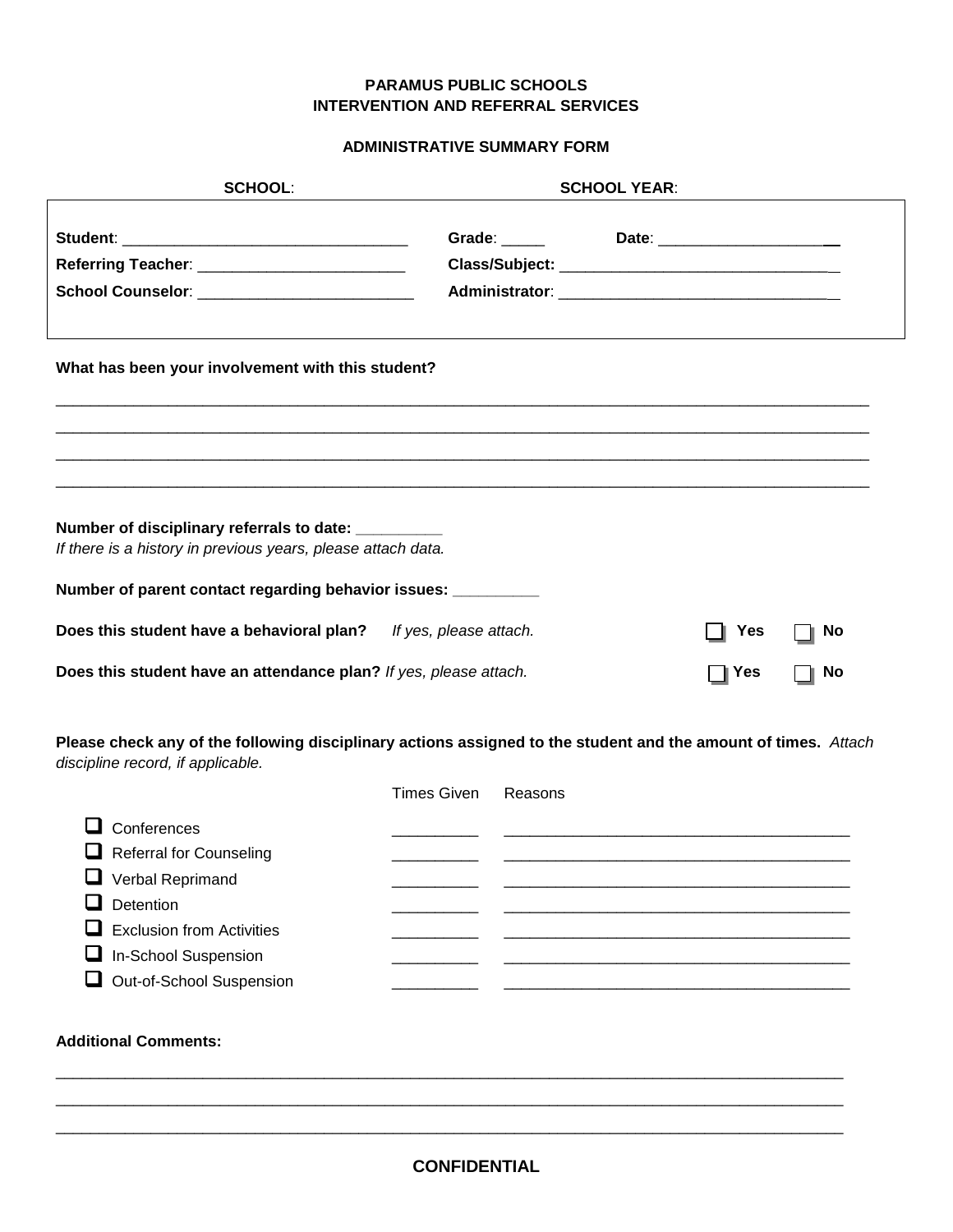| <b>SCHOOL:</b> | <b>SCHOOL YEAR:</b>                     |
|----------------|-----------------------------------------|
|                | Grade:<br>Date: _______________________ |
|                |                                         |
|                |                                         |
|                |                                         |

#### **I&RS MEETING PARTICIPANTS FORM**

| <b>Participant's Name</b> | <b>Title / Position</b> | <b>Participant's Signature</b> |
|---------------------------|-------------------------|--------------------------------|
|                           |                         |                                |
|                           |                         |                                |
|                           |                         |                                |
|                           |                         |                                |
|                           |                         |                                |
|                           |                         |                                |
|                           |                         |                                |
|                           |                         |                                |
|                           |                         |                                |
|                           |                         |                                |
|                           |                         |                                |
|                           |                         |                                |
|                           |                         |                                |
|                           |                         |                                |
|                           |                         |                                |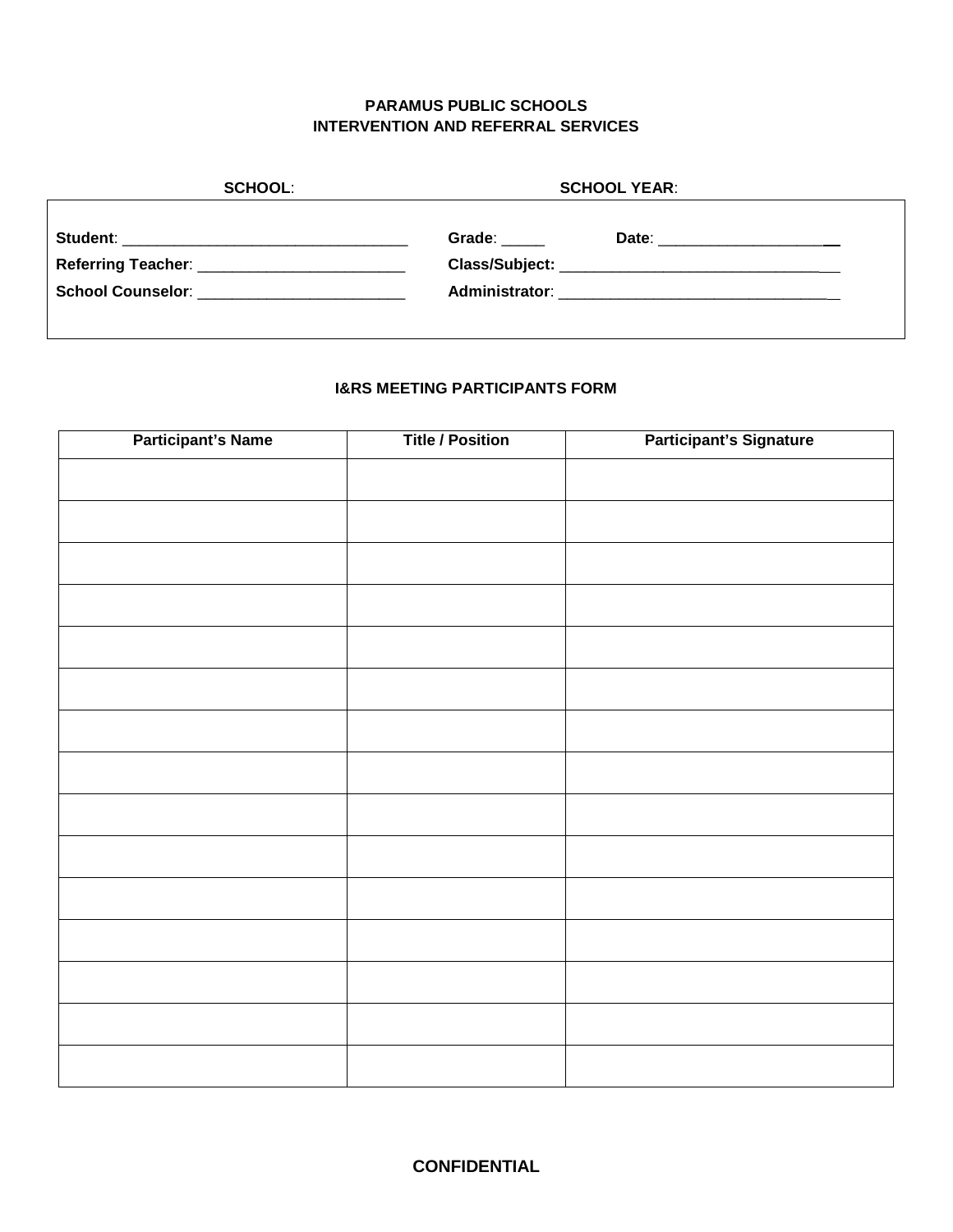#### **ACTION PLAN**

| <b>SCHOOL:</b>       |                                                                                          | <b>SCHOOL YEAR:</b> |  |
|----------------------|------------------------------------------------------------------------------------------|---------------------|--|
|                      |                                                                                          |                     |  |
|                      |                                                                                          |                     |  |
|                      |                                                                                          |                     |  |
|                      |                                                                                          |                     |  |
|                      | <b>SELECTED BEHAVIORAL OBJECTIVE &amp; GOALS</b><br>(short term, achievable, measurable) |                     |  |
|                      |                                                                                          |                     |  |
| Objective/Goal #1:   |                                                                                          |                     |  |
|                      |                                                                                          |                     |  |
|                      |                                                                                          |                     |  |
|                      |                                                                                          |                     |  |
| Objective/Goal #2:   |                                                                                          |                     |  |
|                      |                                                                                          |                     |  |
|                      |                                                                                          |                     |  |
|                      | <b>I&amp;RS ACTION PLAN IMPLEMENTATION</b>                                               |                     |  |
| <b>Interventions</b> |                                                                                          |                     |  |
|                      |                                                                                          |                     |  |
|                      |                                                                                          |                     |  |
|                      |                                                                                          |                     |  |
|                      |                                                                                          |                     |  |
|                      |                                                                                          |                     |  |
|                      |                                                                                          |                     |  |
|                      |                                                                                          |                     |  |

# **A follow-up review meeting will be held on \_\_\_\_\_\_\_\_\_\_\_\_\_\_\_\_\_\_\_\_\_\_\_\_\_\_\_\_\_\_\_\_\_\_\_\_\_\_\_\_\_\_\_\_\_\_\_\_\_\_\_\_\_\_\_\_\_\_\_\_**

#### **RESPONSIBLE PARTIES INVOLVED**

| <b>I&amp;RS Chairperson</b> | Administrator          |
|-----------------------------|------------------------|
|                             |                        |
| <b>Parent/Guardian</b>      | <b>Student</b>         |
| <b>Case Coordinator</b>     | <b>Nurse</b>           |
| <b>Current Teacher</b>      | <b>Current Teacher</b> |
|                             |                        |
| <b>Current Teacher</b>      | <b>Current Teacher</b> |
| <b>Current Teacher</b>      | <b>Current Teacher</b> |
|                             |                        |